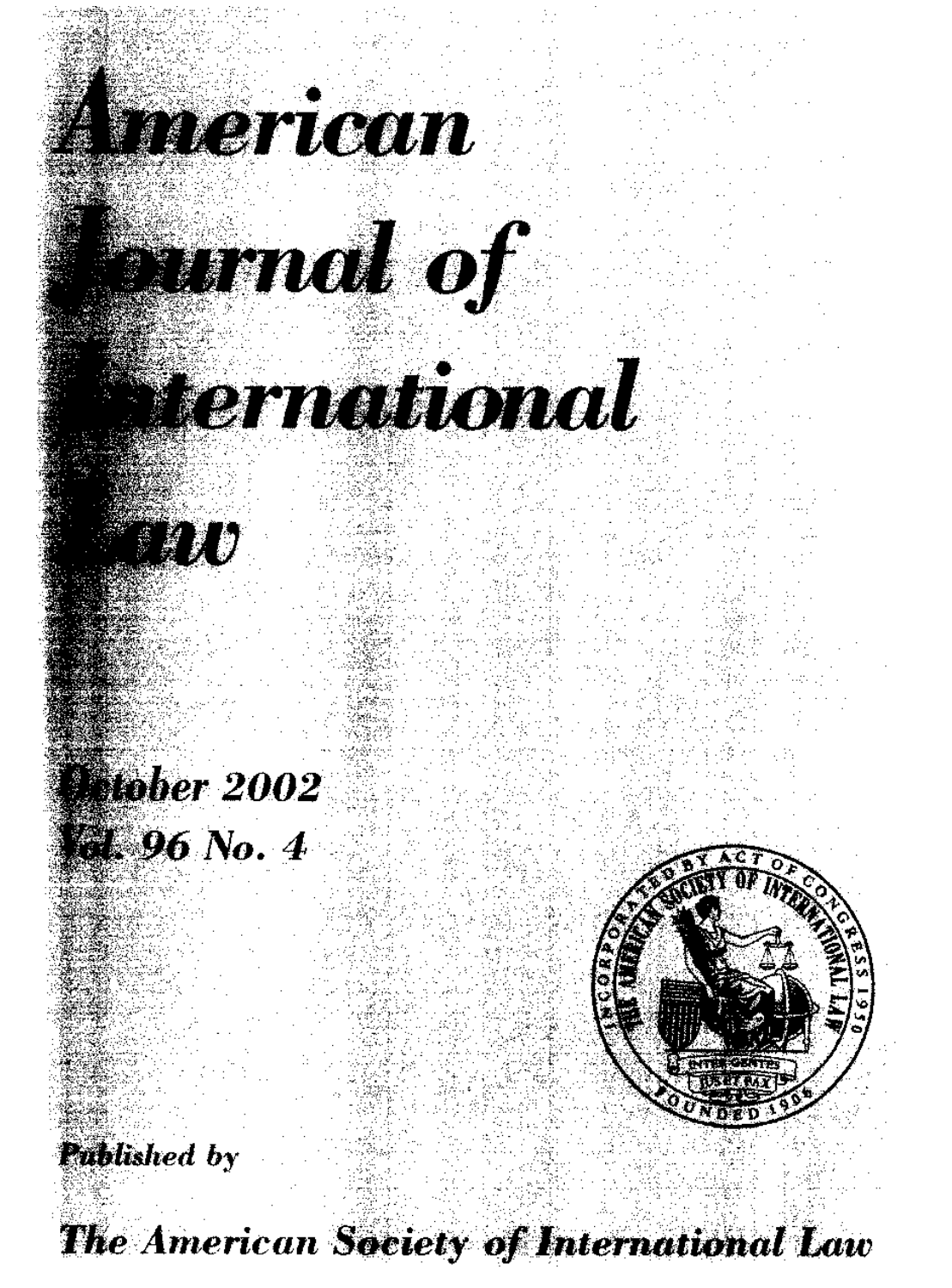# **AMERICAN JOURNAL OF INTERNATIONAL LAW**

### **VOL. 96 October 2002 NO. 4**

## **CONTENTS PAGE**

#### **Symposium:** The ILC's State **Responsibility Articles**

#### *Edited by Daniel Bodansky and John R Crook*

After years of work and controversy, the International Law Commission has completed its articles on state responsibility, a fundamental concept of international law. The contributors to this symposium probe the basic premises of the Commission's work, examine central issues of invocation, countermeasures, and remedies, and weigh the authority and future relevance of the árdeles.

| Introduction and Overview                                                          | Daniel Bodansky and John R Crook | 773 |
|------------------------------------------------------------------------------------|----------------------------------|-----|
| The ILC and State Responsibility                                                   | Robert Rosenstock                | 792 |
| Invoking State Responsibility in the Twenty-first Century                          | Edith Brown Weiss                | 798 |
| Counterintuiting Countermeasures                                                   | David J. Bederman                | 817 |
| Righting Wrongs: Reparations in the Articles on State Responsibility               |                                  |     |
|                                                                                    | Dinah Shelton                    | 833 |
| The ILC Articles on State Responsibility: The Paradoxical Relationship             |                                  |     |
| Between Form and Authority                                                         | David D.Caron                    | 857 |
| The ILC's Articles on Responsibility of States for Internationally                 |                                  |     |
| Wrongful Acts: A Retrospect                                                        | James Crawford                   | 874 |
|                                                                                    |                                  |     |
| <b>Editorial Comments</b>                                                          |                                  |     |
| The Taliban, Al Qaeda, and the Determination of Illegal Combatants                 |                                  |     |
|                                                                                    | George H. Aldrich                | 891 |
| Inspections and Their Enforcement: A Modest Proposal                               | Thomas M. Franck                 | 899 |
| <b>Notes and Comments</b>                                                          |                                  |     |
| The Security Council Starts Legislating                                            | Paul C. Szasz                    | 901 |
| Jus ad Helium, and Jus in Bello After September 11                                 | Steven R. Ratner                 | 905 |
| Current Developments                                                               |                                  |     |
| The Second Review Conference of the 1980 Convention on Certain                     |                                  |     |
| Conventional Weapons                                                               | David Kaye and Steven A. Solomon | 922 |
| <b>International Decisions</b>                                                     | Edited by Bernard H. Oxman       |     |
| Decision Regarding Communication 155/96 (Social and Economic Rights Action Center/ |                                  |     |